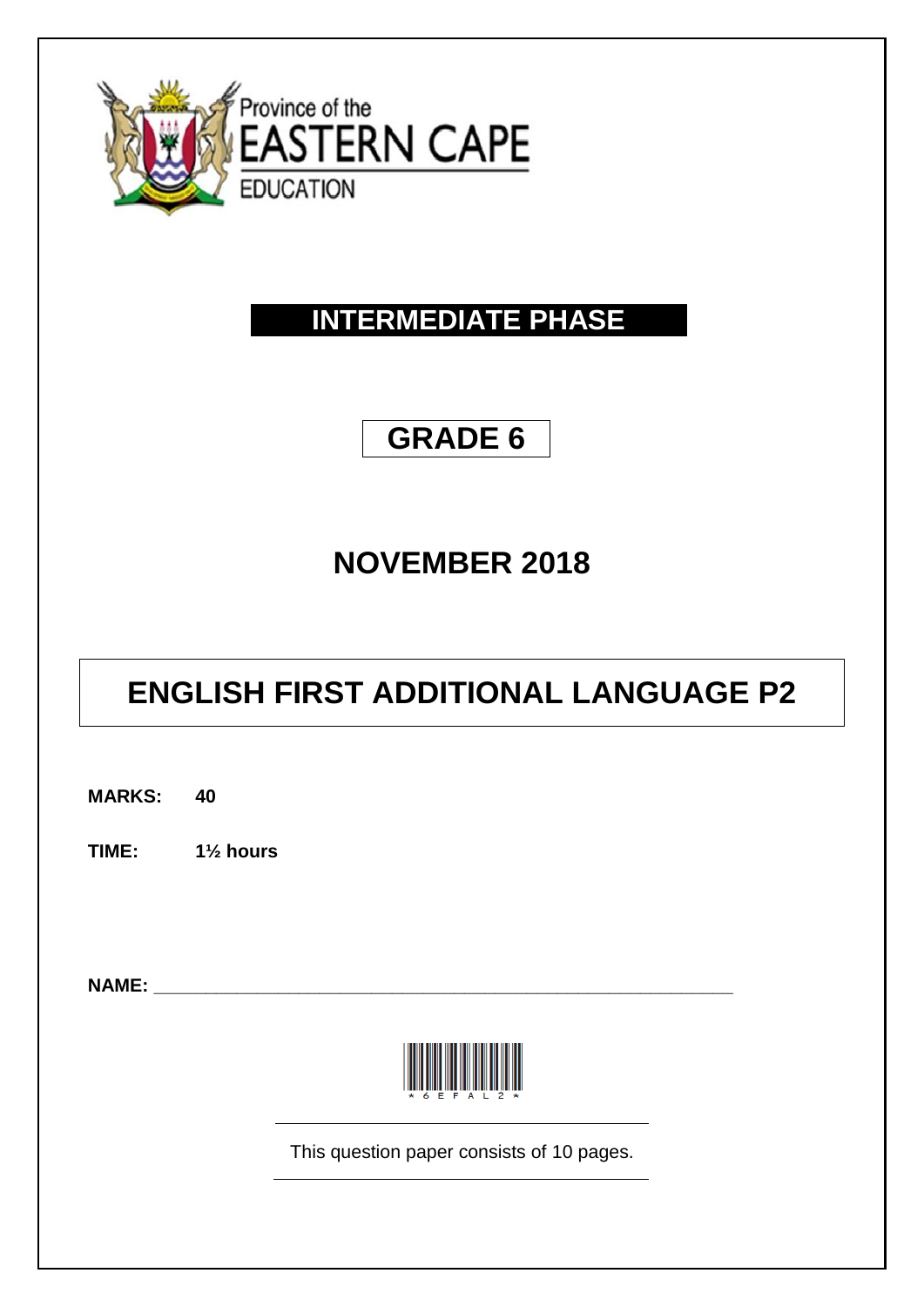#### **INSTRUCTIONS AND INFORMATION**

1. This paper consists of TWO sections namely:

SECTION A: Information text (10 marks)<br>Advertisement (5 marks) Advertisement<br>Poem SECTION B: Language structure and conventions

 $(10 \text{ marks})$ <br> $(30 \div 2 = 15 \text{ marks})$ 

- 2. Number the answers correctly according to the numbering system used in the question paper.
- 3. Pay attention to spelling and sentence construction.
- 4. Keep your work neat and tidy.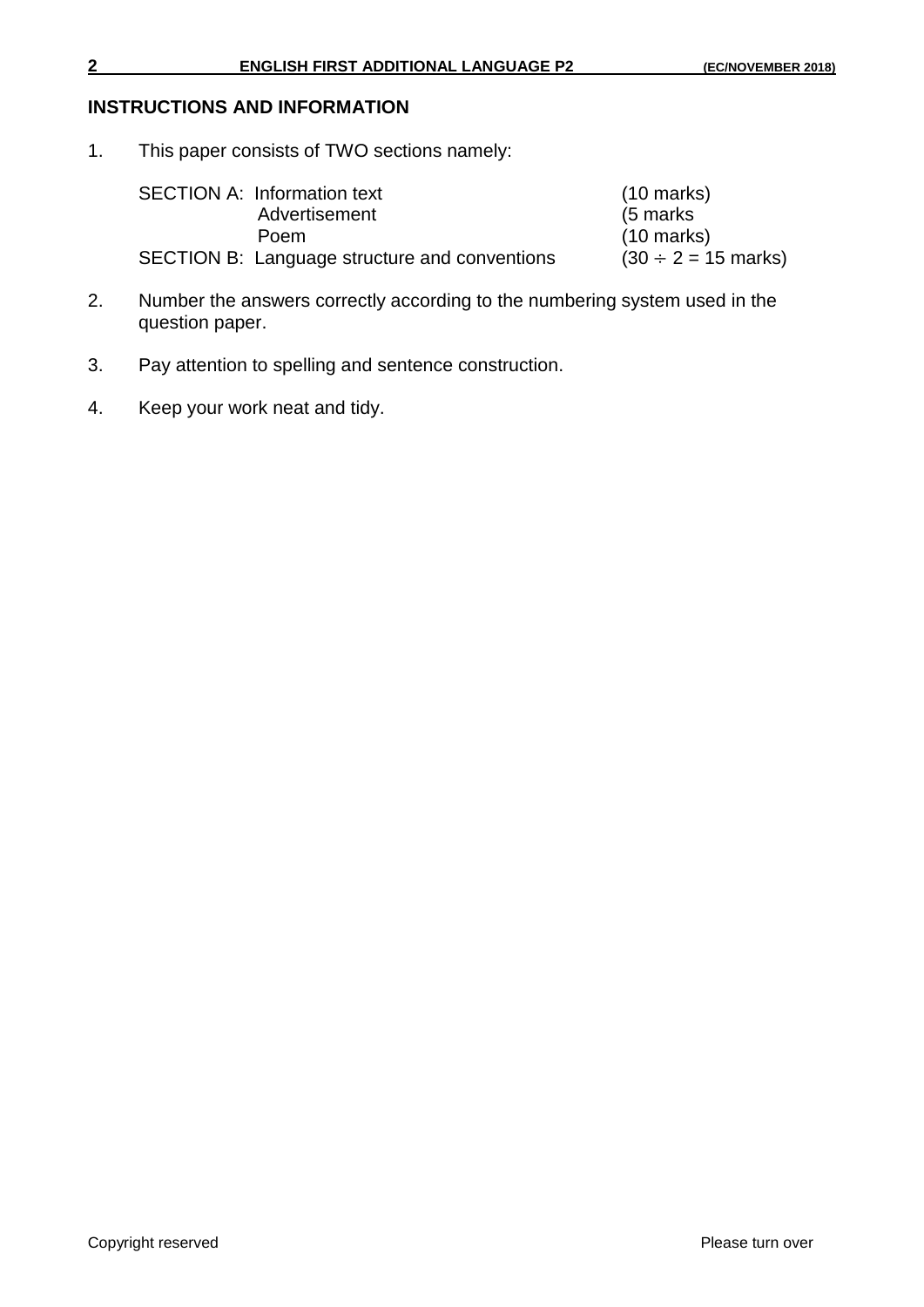#### **SECTION A: COMPREHENSION**

#### **QUESTION 1**

Read the text below and answer questions 1–11.

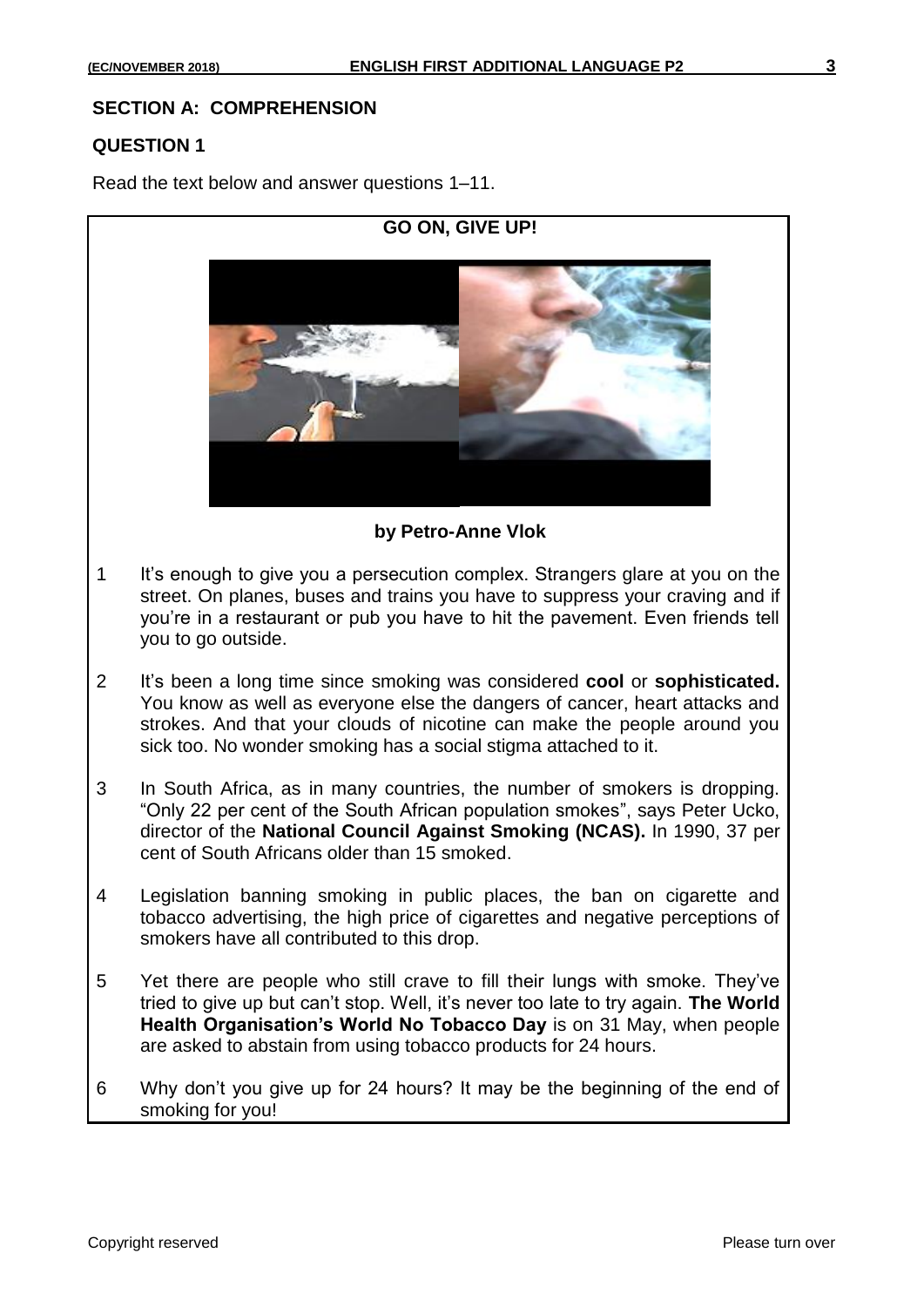Answer the following questions in full sentences.

- 1. The writer says ''Go on, Give up!" What is it that the writer is talking about?
- (1) 2. What does the writer mean by 'you have to hit the pavement'? (2) 3. In paragraph 2, give TWO words showing that smoking was considered to be something special. (2) 4. Circle only the letter of the correct answer of the multiple-choice question. Smoking causes one of the following diseases. A Stomach-ache B Cancer C Boils D Headache (1) 5. Name ONE of the things that contributed to the dropping in numbers of smokers. (1) 6. Fill in the missing word: The World Health Organisation's World No Tobacco Day is on \_\_\_\_\_\_\_\_ (1) 7. What is the moral of the story? (2) **[10]**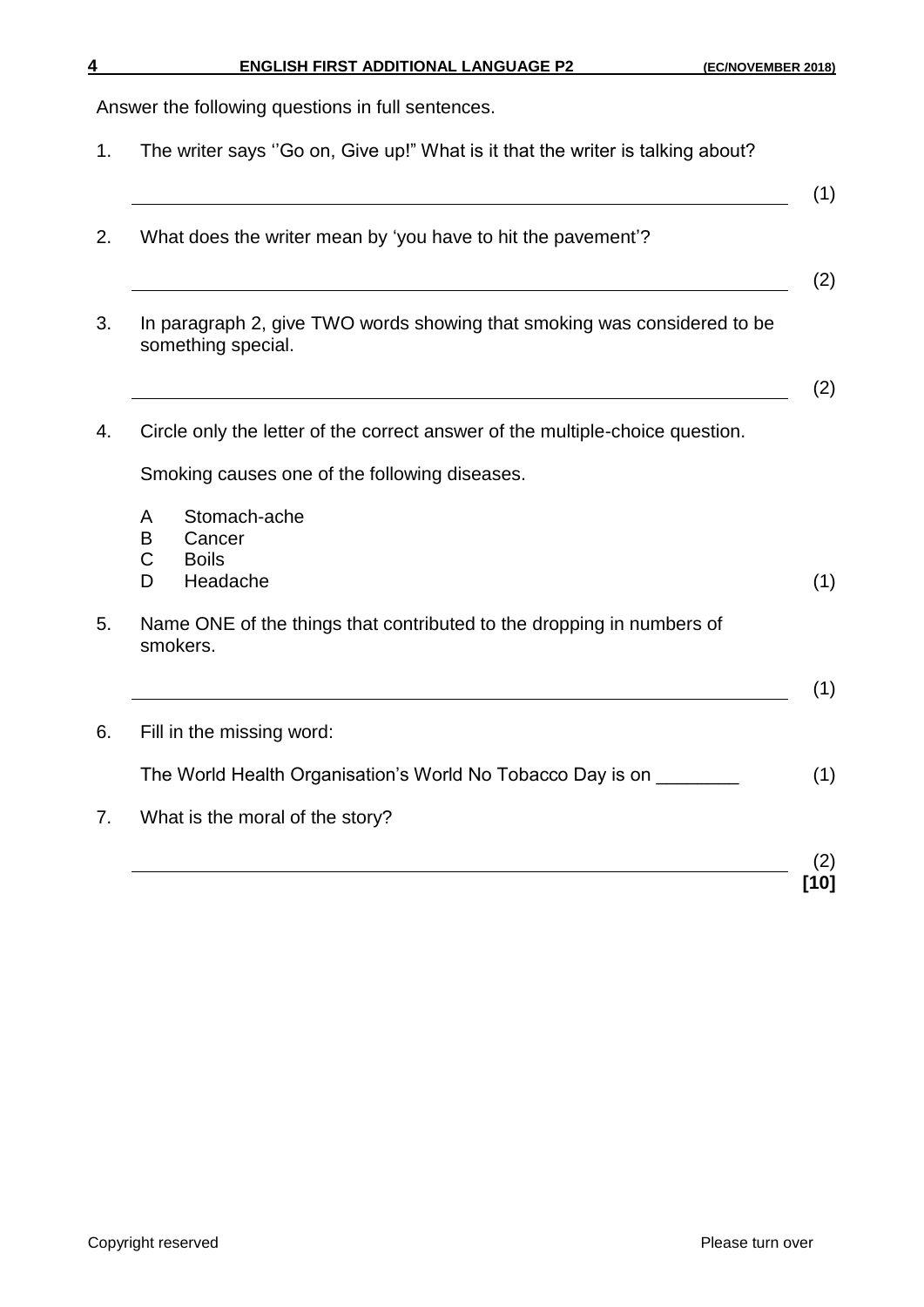#### **QUESTION 2: ADVERTISEMENT**

Study the advertisement and answer questions 1–5.



1. What is the advertisement about?

|    | How many students drop out of school because of bullying?        |  |  |  |  |
|----|------------------------------------------------------------------|--|--|--|--|
|    | What do you 'mean' when you say nothing about bullying?          |  |  |  |  |
|    | Circle the letter of the most correct answer.                    |  |  |  |  |
|    | The boy's mouth is taped because he is _____                     |  |  |  |  |
|    | A<br>happy<br>B<br>sorry<br>C<br>scared<br>D<br>excited          |  |  |  |  |
| 5. | Tick the correct box: $\sqrt{ }$ Speak up because silence hurts. |  |  |  |  |
|    | False<br><b>True</b>                                             |  |  |  |  |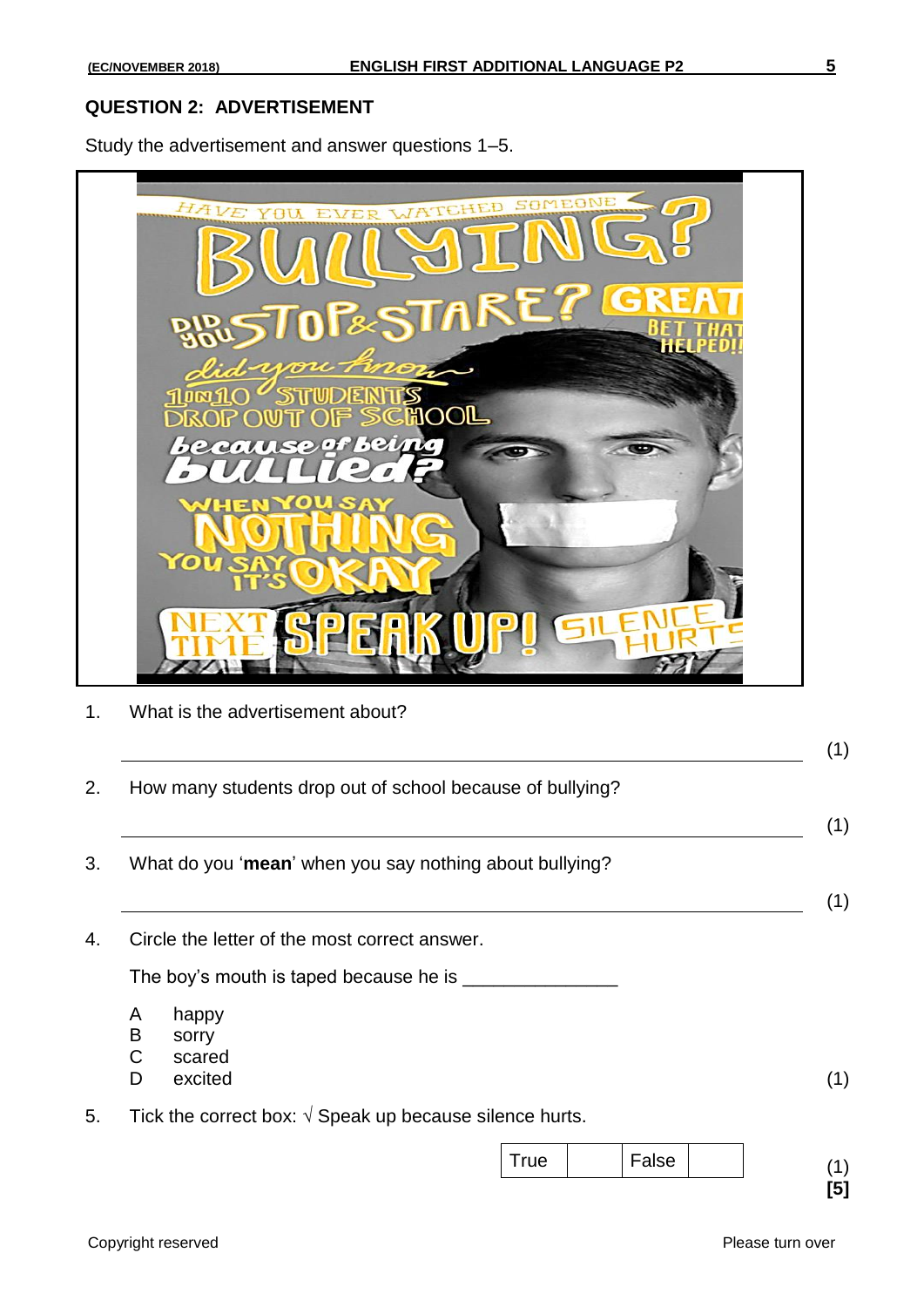#### **QUESTION 3: POEM**

Read the following poem and answer questions 1–7.



D Excited (1)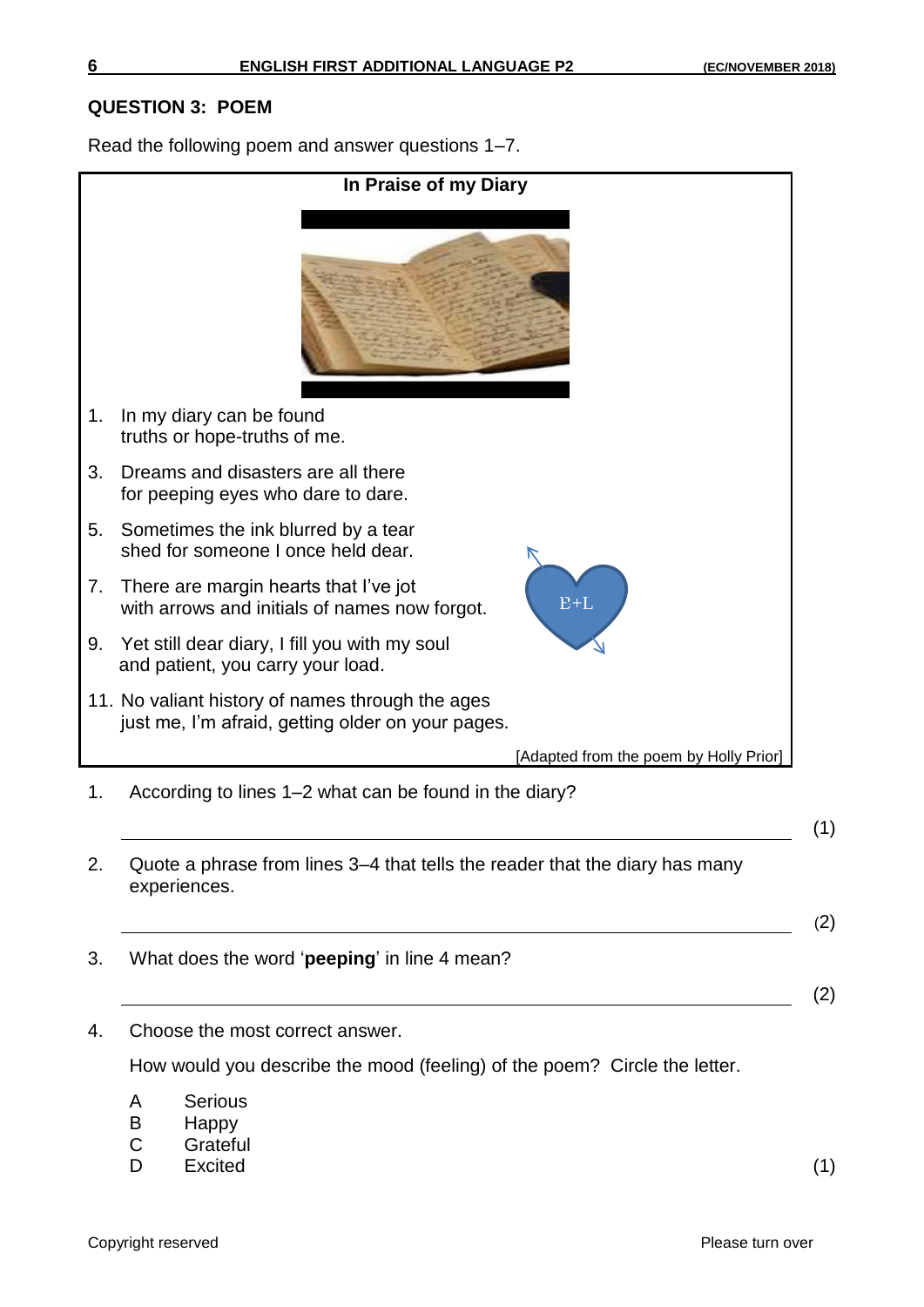| 5. | In the poem, which words rhyme with the following? |          |  |
|----|----------------------------------------------------|----------|--|
|    |                                                    | Tear and |  |

- (b) Ages and \_\_\_\_\_\_\_\_\_\_\_ (1)
- 6 Circle the correct answer.

In line 9 the words **d**ear **d**iary are an example of:

- A Simile<br>B Allitera
- B Alliteration<br>C Metaphor
- Metaphor
- D Personification (1)
- 7. Who is the author of the poem?

### (1) **[10]**

**TOTAL SECTION A: 25**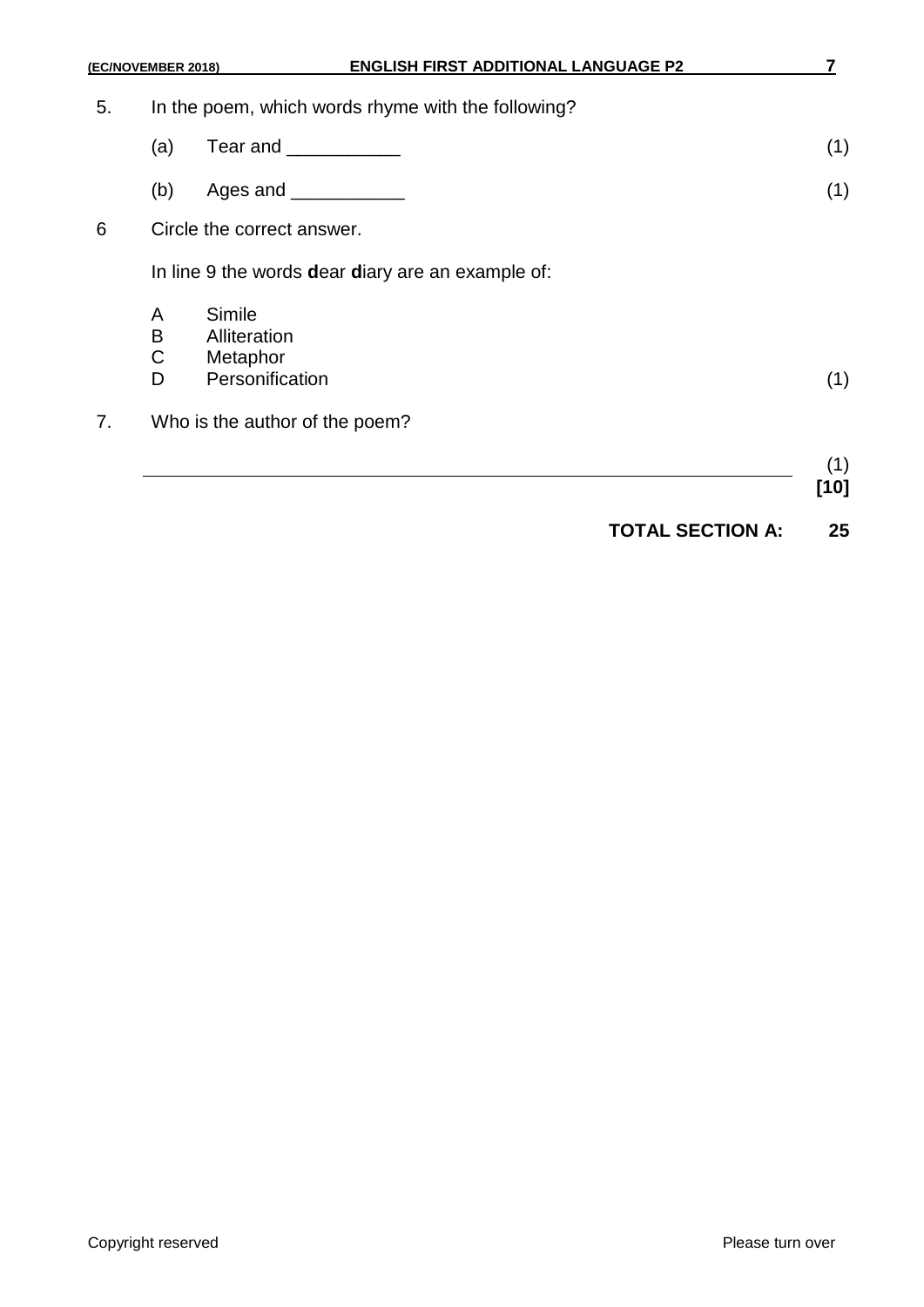#### **SECTION B: LANGUAGE STRUCTURES AND CONVENTIONS**

#### **QUESTION 4**

The questions below are based on "Go on, give up!" in QUESTION 1.

Answer ALL the questions.

- 1. Which word in paragraph **1** has the same meaning as the word '**look'**?
- (1) 2. Punctuate the following sentence. Rewrite the sentence. On planes buses and trains you have to suppress your craving (2) 3. Rewrite the sentence in the negative form. Students drop out of school. (2) 4. Choose the correct word from the words in brackets. (a) People still (fill, fills) their lungs with smoke. (1) (b) Many of them (has, have) tried to stop. (1) 5. Write the **opposites/antonyms** of the words in bold. The **high** price of cigarettes and **negative** perception of smokers contributed.  $\begin{array}{c} \hline \text{(2)} \end{array}$ 6. **Underline** the adjective in the sentence below. No wonder smoking has a social stigma attached to it.  $(1)$ 7. Rewrite the sentence in the future tense. Smoking has a social stigma attached to it.

(2)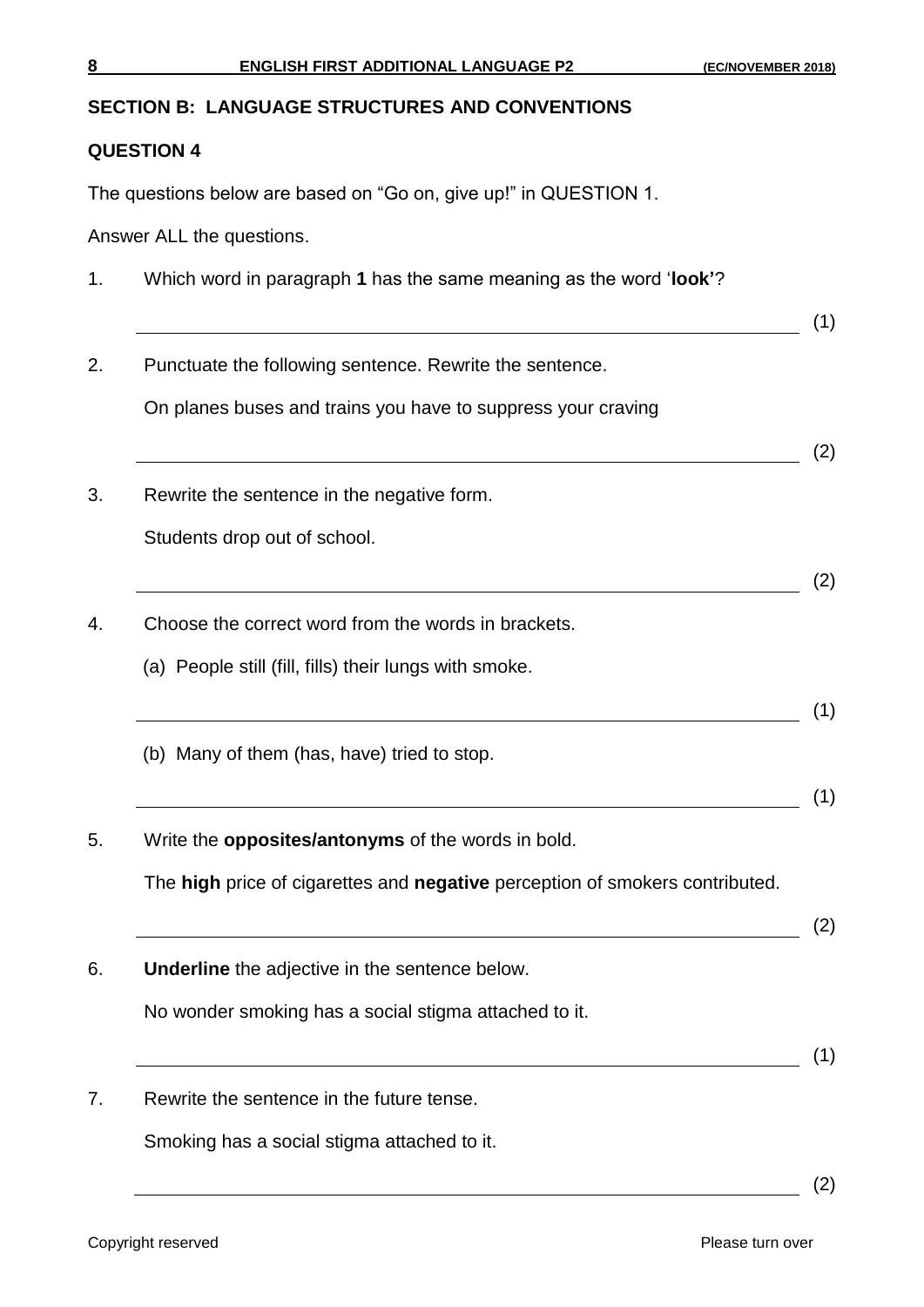| 8.  | In your own words explain the meaning of the word 'abstain'.                  |     |
|-----|-------------------------------------------------------------------------------|-----|
| 9.  | Rewrite the sentence in direct speech.                                        | (2) |
|     | Peter Ucko says that only 22 per cent of the South African population smokes. | (2) |
| 10. | Make a sentence with the word 'tear(s)'.                                      |     |
| 11. | Choose the correct prepositions from the words in brackets.                   | (2) |
|     | (a) There are truths (in, on) my diary.                                       | (1) |
|     | (b) The poet writes (with, by) a pen.                                         |     |
| 12. | Rewrite the sentence in the past tense.                                       | (1) |
|     | You know as much as everyone the dangers of smoking.                          | (2) |
| 13. | Write a pronoun for the words in bold.                                        |     |
|     | Dreams and disasters are all in there.                                        | (1) |
| 14. | Write the correct form of the word in brackets.                               |     |
|     | To keep quiet about bullying is the (big) mistake to make.                    | (1) |
| 15. | Write the correct spelling of the word in brackets.                           |     |
|     | Speak up because silence (hats, hurts).                                       | (1) |

**(EC/NOVEMBER 2018) ENGLISH FIRST ADDITIONAL LANGUAGE P2 9**